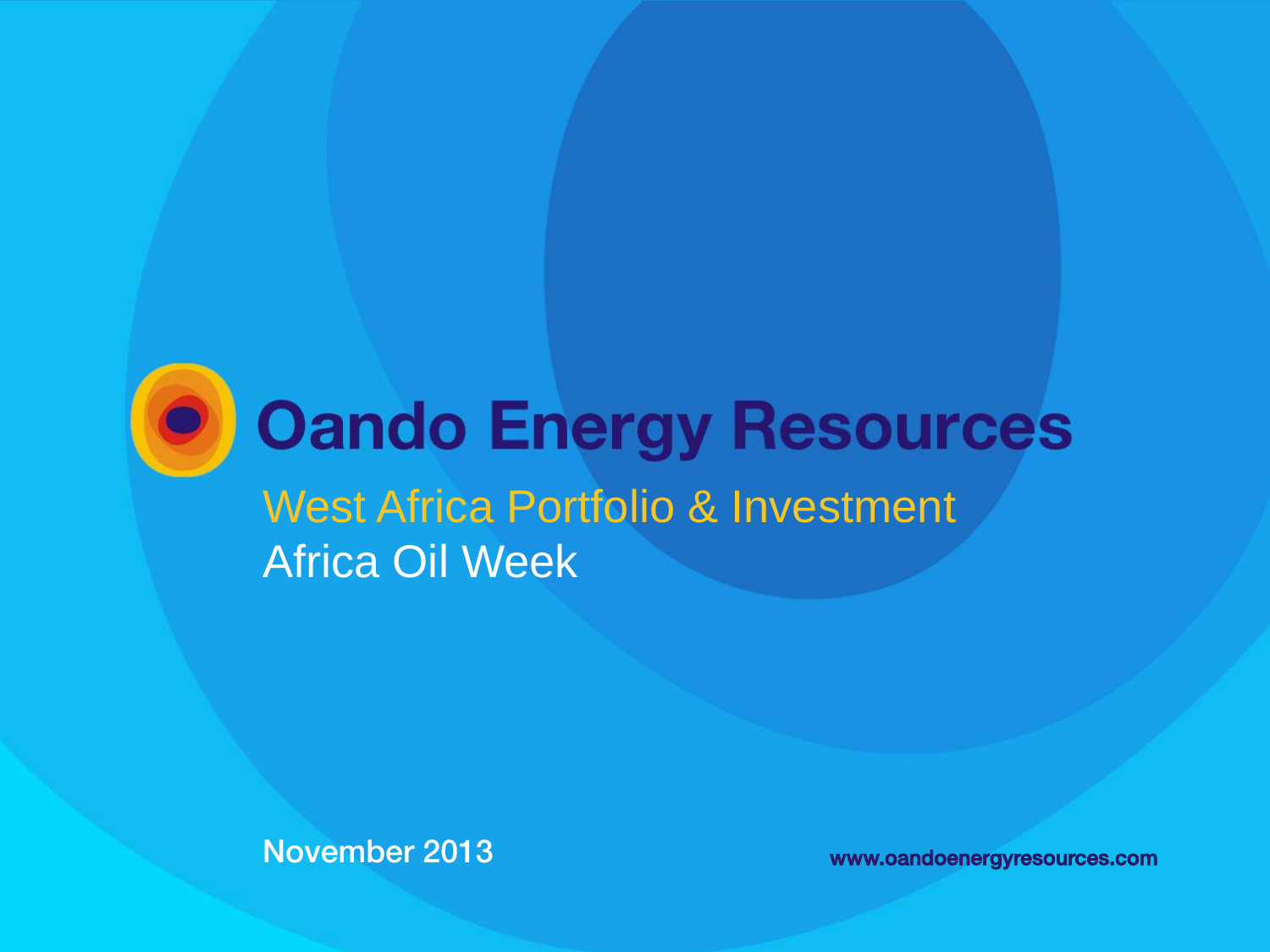### **Disclaimer**

This presentation does not constitute an invitation to underwrite, subscribe for, or otherwise acquire or dispose of any Oando Energy Resources Inc (the "Company") shares or other securities.

This presentation includes certain forward looking statements with respect to certain development projects, potential collaborative partnerships, results of operations and certain plans and objectives of the Company including, in particular and without limitation, the statements regarding potential sales revenues from projects, both current and under development, possible launch dates for new projects, and any revenue and profit guidance. By their very nature forward looking statements involve risk and uncertainty that could cause actual results and developments to differ materially from those expressed or implied. The significant risks related to the Company's business which could cause the Company's actual results and developments to differ materially from those forward looking statements are discussed in the Company's annual report and other filings. All forward looking statements in this presentation are based on information known to the Company on the date hereof. The Company will not publicly update or revise any forward looking statements, whether as a result of new information, future events or otherwise.

Past performance is no guide to future performance and persons needing advice should consult an independent financial adviser.

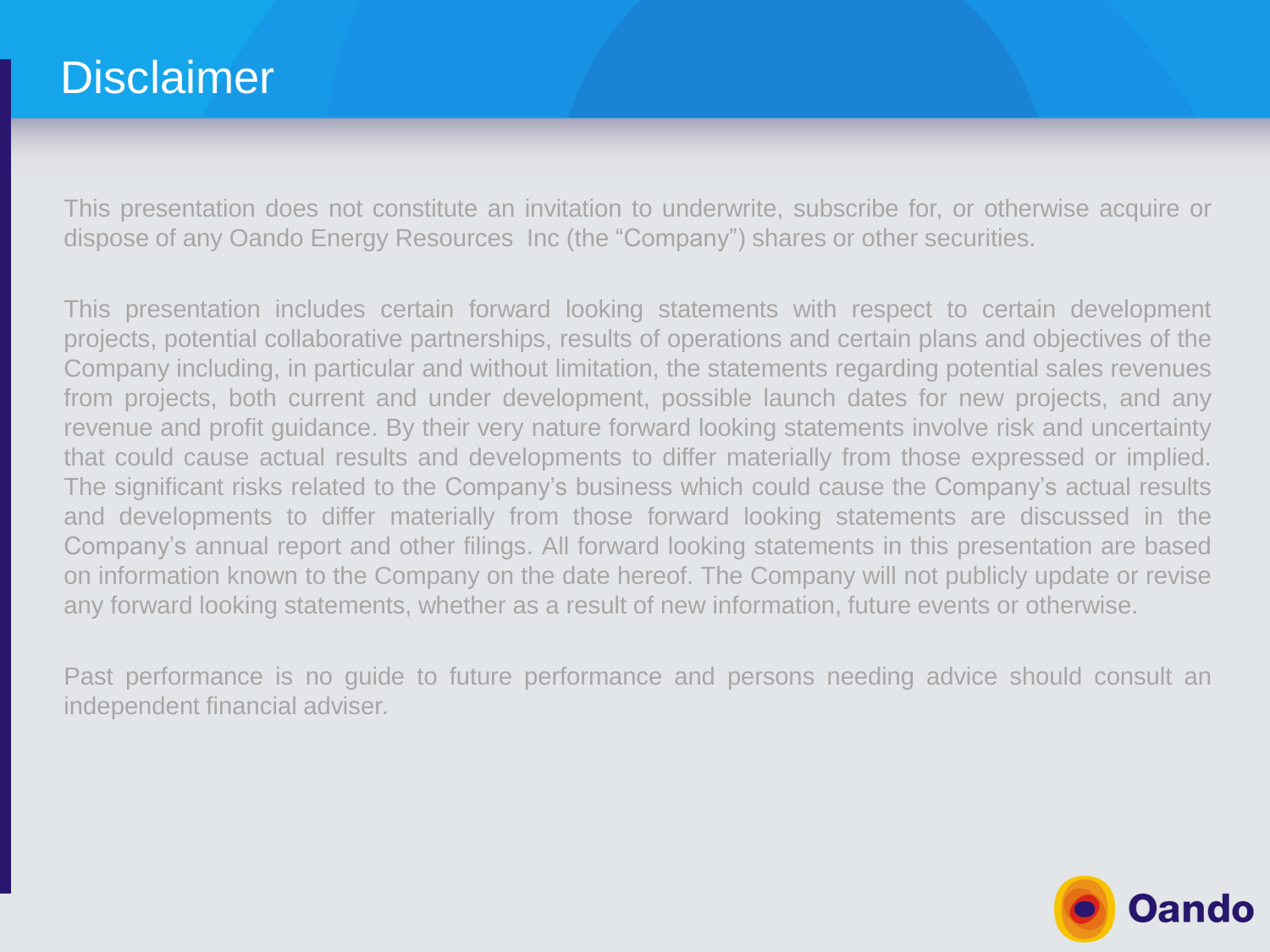## Nigeria – Africa's Leading Hydrocarbon Province



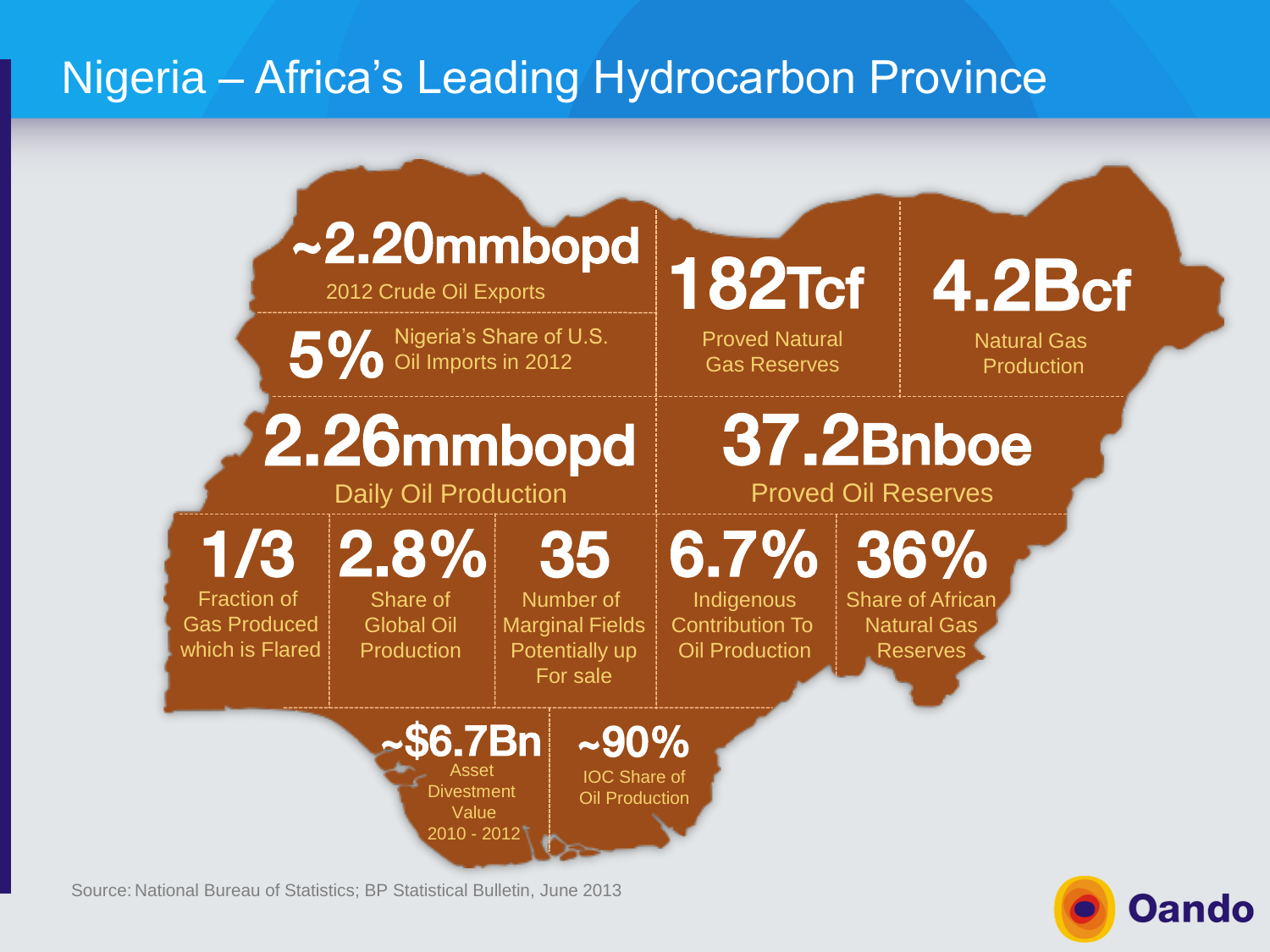### Industry Opportunities & Challenges

### **Opportunities Challenges**

#### Strong oilfield activity from divestees

 2014-2020 CAPEX: \$3 billion across 5 of the divested licenses (Wood Mackenzie estimates)

#### Additional divestments by Chevron & Shell expected

■ Rationalisation of assets by IOCs; creates growth opportunities for Independents and value creation through technical, knowledge and skill transfer

#### Bright future for domestic gas consumption

 Consumption is expanding as a result of the power sector reforms

#### Bunkering & Theft

- ~100,000bopd stolen and sold as far afield as Latin America and Asia
- **Opportunities for new security, community** relations, and technology driven solutions

#### NNPC funding constraints

- Scale back on JV operations for 2013 and 2014
- Innovative funding structures emerging

#### Gas Master Plan

Implementation pace needs to accelerate

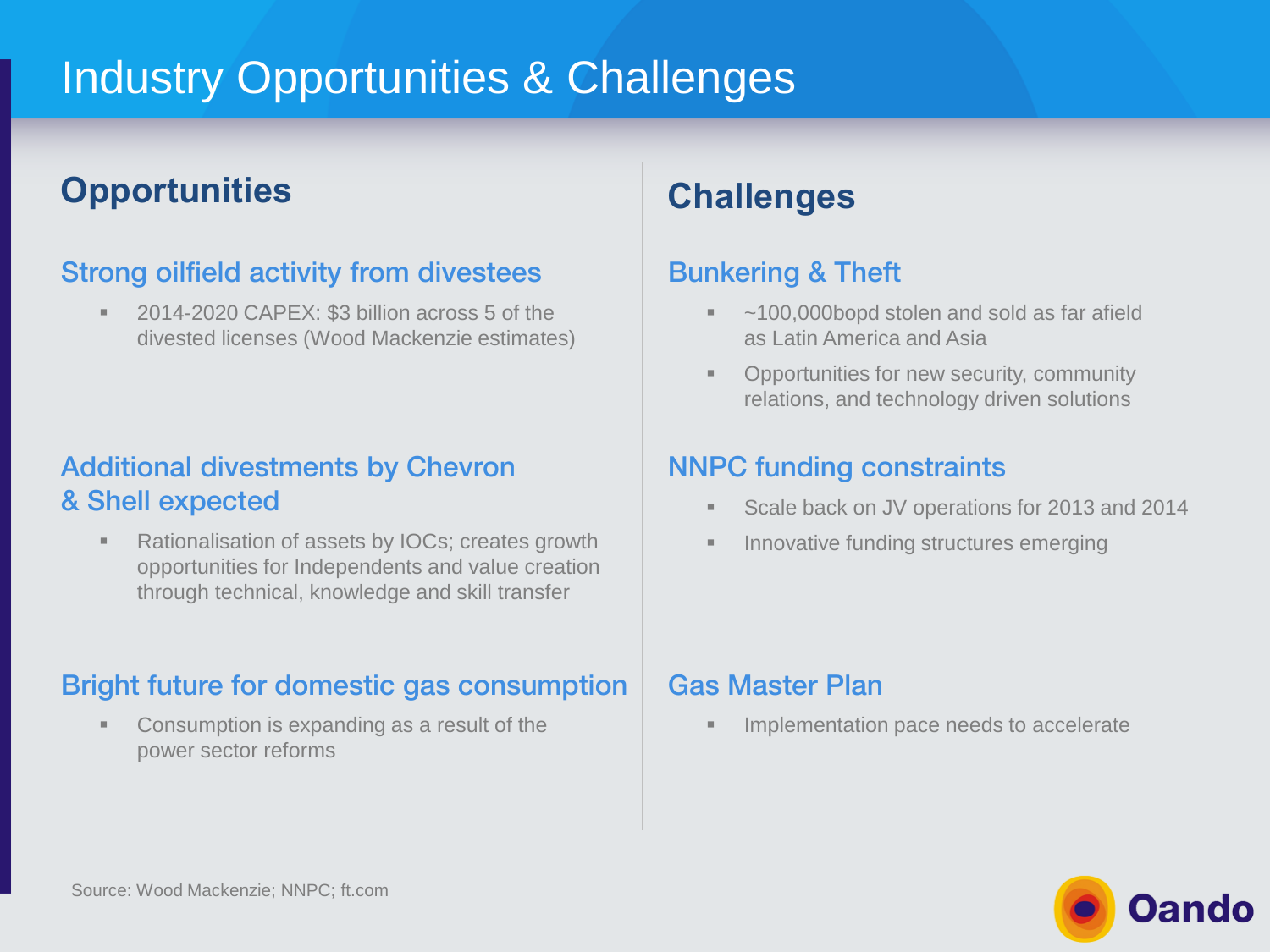### First Wave of Divestments: Off to a Good Start



Oando

Source: Wood Mackenzie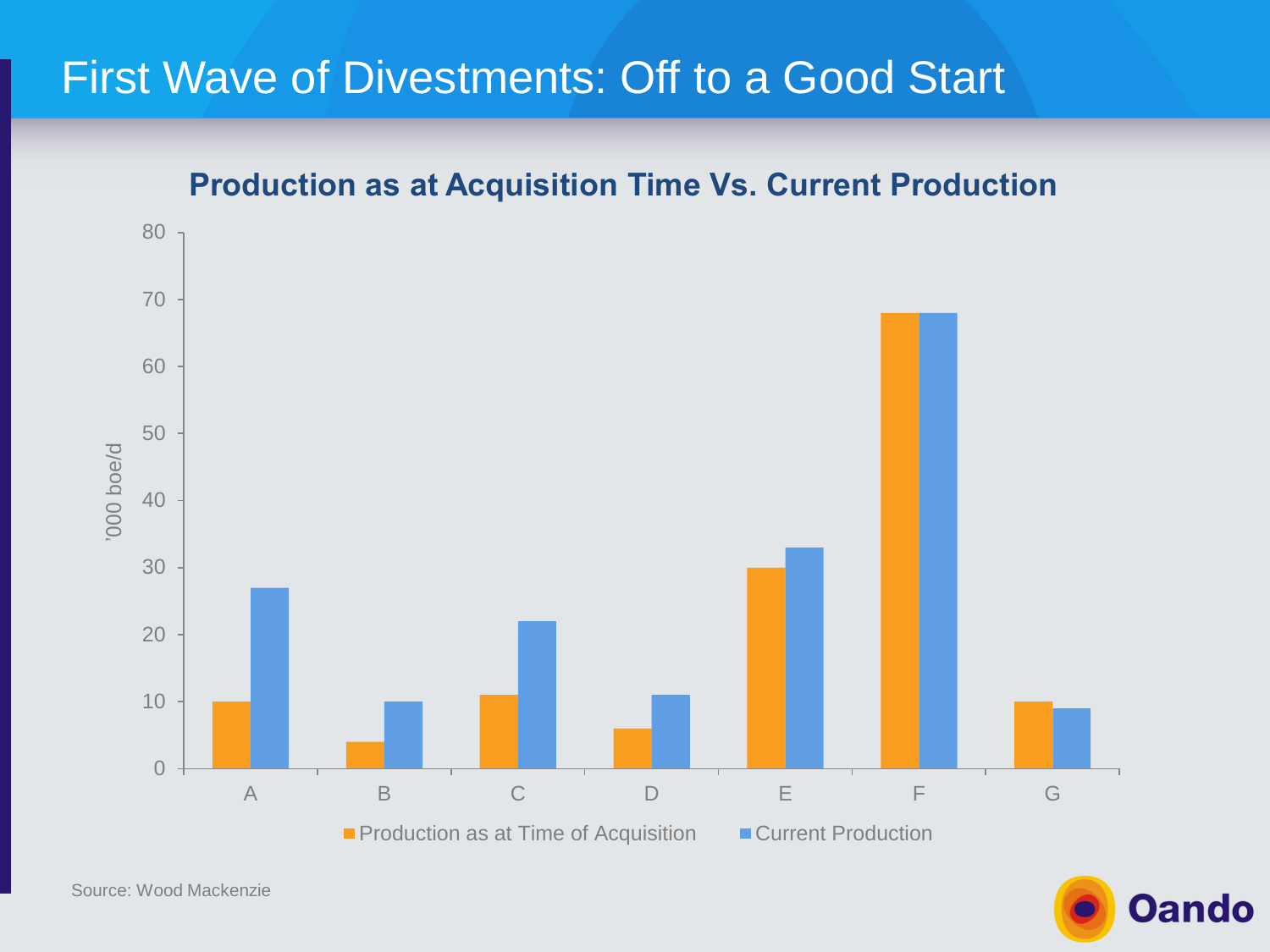### Oando Energy Resources

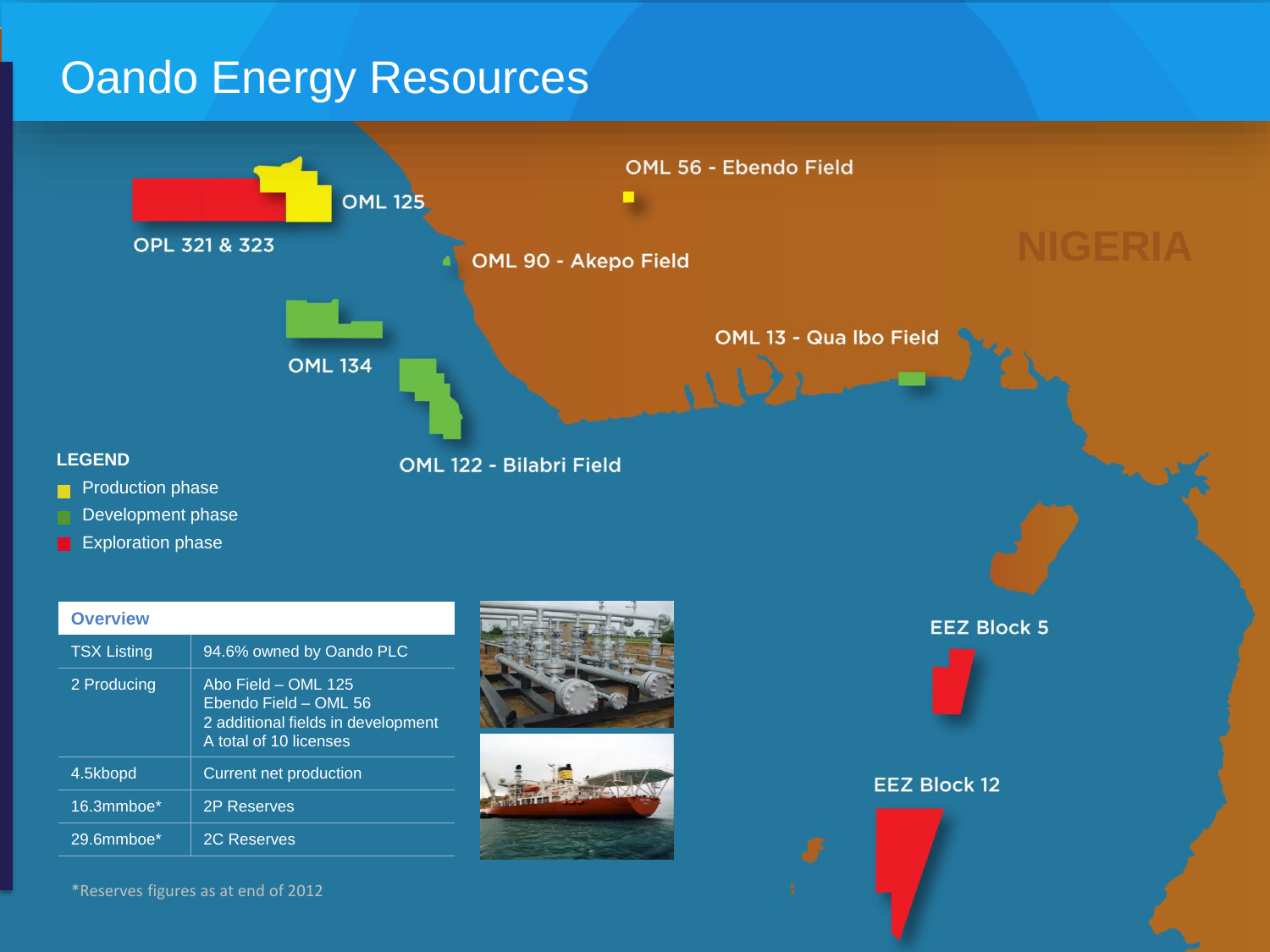### 2013 Asset Development Activities\*

| OML 13 – Qua Ibo                                                                                                                                                          | OML 56 - Ebendo                                                                                                                                                                                                     | <b>OML 125 - Abo</b>                                                                                                                                              | \$85.8MM                                                                                                                             |
|---------------------------------------------------------------------------------------------------------------------------------------------------------------------------|---------------------------------------------------------------------------------------------------------------------------------------------------------------------------------------------------------------------|-------------------------------------------------------------------------------------------------------------------------------------------------------------------|--------------------------------------------------------------------------------------------------------------------------------------|
| \$20.3MM                                                                                                                                                                  | \$17.5MM                                                                                                                                                                                                            | \$48.0MM                                                                                                                                                          |                                                                                                                                      |
| Two wells have been<br>successfully drilled and<br>completed.<br>Flowlines, production<br>facility and pipelines<br>construction commenced.<br>Expected start up Q1 2014. | Two additional wells have<br>been drilled and<br>completed.<br>An alternative 52km<br>evacuation pipeline is 25%<br>complete. Delivery<br>expected Q4 2014.<br>At least one additional well<br>planned for Q1 2014. | Two wells completed.<br>At least 1,200bopd of<br>additional production<br>capacity delivered.<br>Two additional wells to be<br>drilled in Q4 2013 and Q1<br>2014. | <b>TOTAL CAPEX</b><br><b>FROM JANUARY</b><br><b>TO OCTOBER</b><br>An additional \$17MM<br>to be spent before the<br>end of the year. |
| <b>Forecasted Production</b>                                                                                                                                              | <b>Current Production</b>                                                                                                                                                                                           | <b>Current Production</b>                                                                                                                                         |                                                                                                                                      |
| Capacity: 1,100bopd                                                                                                                                                       | Capacity: 3,213bopd                                                                                                                                                                                                 | <b>Capacity: 3,288bopd</b>                                                                                                                                        |                                                                                                                                      |

**Oando**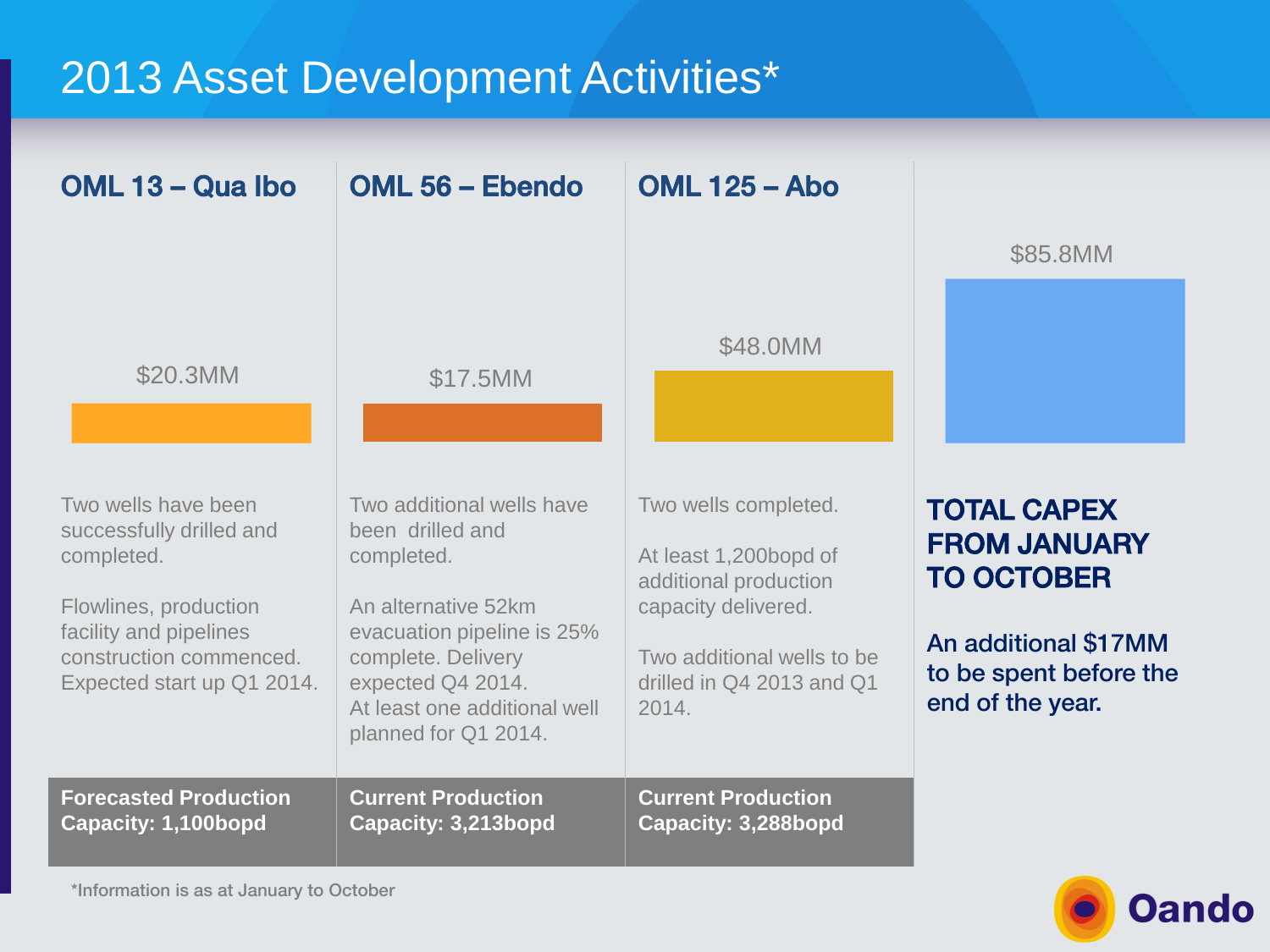### Community Relations



Ebendo Community Ultra Modern Market



Ebendo Community Transport Investment



Community Development Program



Obodugwa Internal Road **Construction** 



Independent Community Development Program



Isumpe Community Town Hall

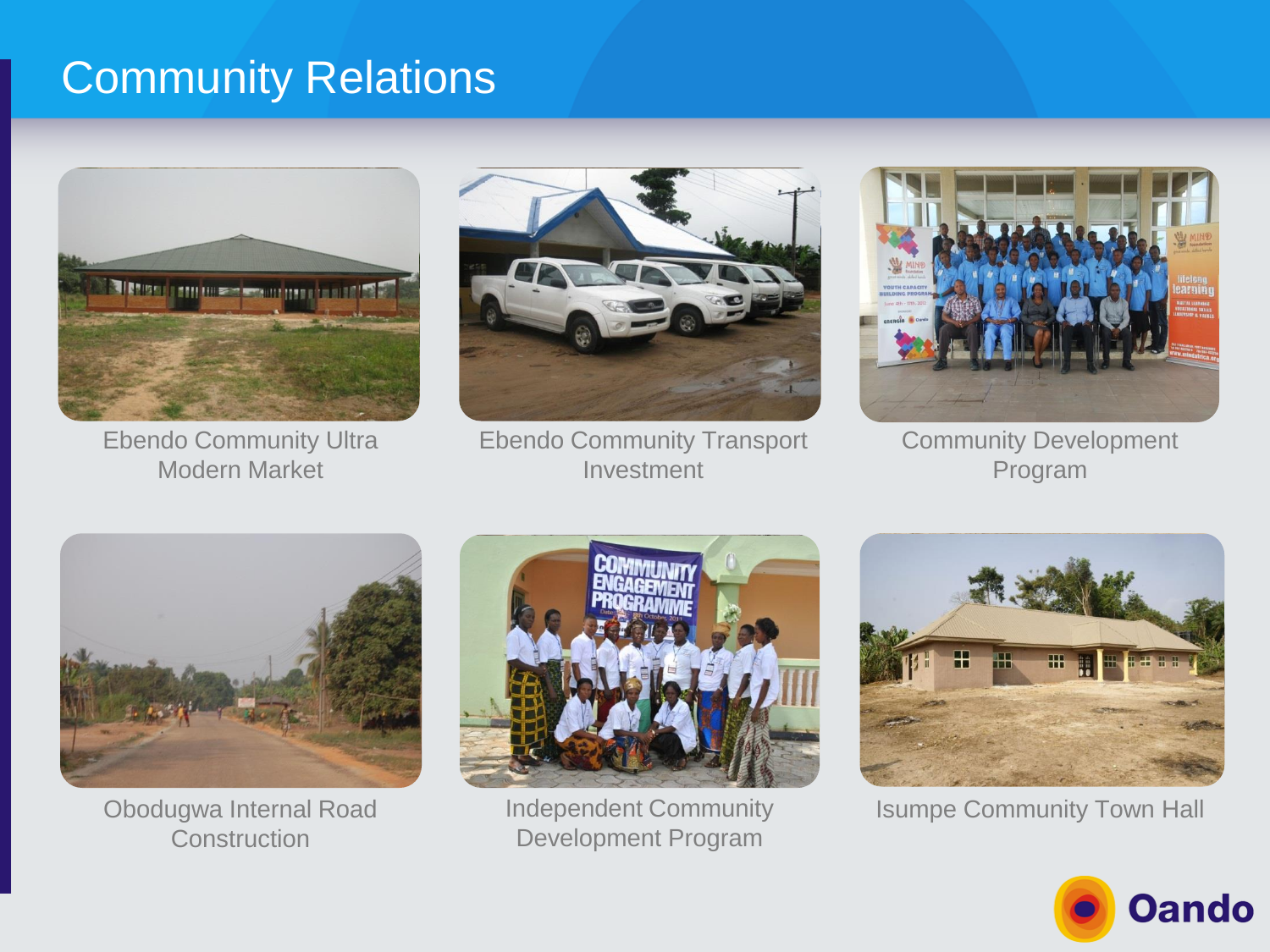## ConocoPhillips Nigeria Business Acquisition



#### **43kboepd**

Net Oil & Gas average production for 2012: 19kbopd (Oil) & 24kbopd (Gas)

### 220MMBOE

2P Reserves Onshore: OMLs 60, 61, 62 & 63

### 493MMBOE

2C Resources Onshore: 210MMBOE Offshore: OMLs 131 & 241 (283MMBOE)